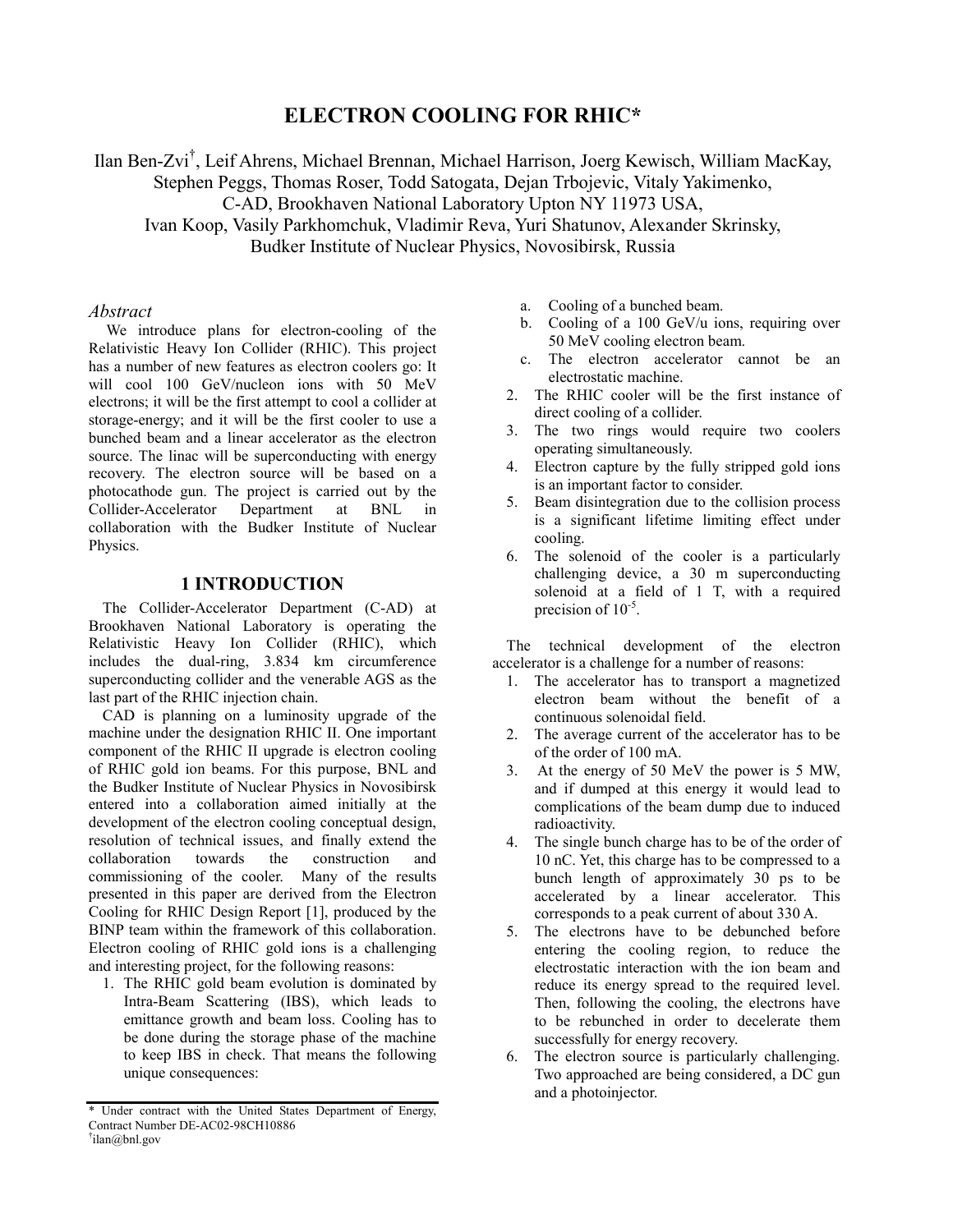The unique features of the RHIC cooler mentioned above offer some interesting opportunities in electron cooling R&D:

- 1. Control of the ion distribution in phase space by special modulation of the electron beam parameters.
- 2. Cooling of a collider may have interesting implications concerning the beam-beam parameter and collision generated noise.

#### **2 BEAM LOSS ISSUES**

The design of an electron cooling system for gold ions at RHIC is greatly affected by two beam lifetime issues: One is the rather well recognized beam recombination, in which ions capture an electron in the cooler section and thus are lost rapidly from the storage ring. The other one is unique to a heavy ion collider, beam loss due to the collision process.

# *2.1 Electron capture in the cooling section*

Ion charge exchange by the electron beam recombination is an additional source of losses.

The value of radiative recombination coefficient  $\alpha_{\text{req}}$ is given by the equation [2]:

$$
\alpha_{rec} = 3.02 \times 10^{-13} \frac{Z_i^2}{\sqrt{T_e}} \left[ \ln \left( \frac{11.32 Z_i}{\sqrt{T_e}} \right) + 0.14 \left( \frac{T_e}{Z_i^2} \right)^{1/3} \right]
$$

where Te is the electron beam temperature in eV and Zi is the ion's charge. This equation was found in good agreement with experimental results [3]. The electron temperature should be in the range of 200 to 1000 eV (depending on the store cycle) to avoid significant beam loss. The beam lifetime due to recombination is given by

# $\tau_{\text{rec}} = \gamma/(n_e \alpha_{\text{rec}} \eta)$

where  $\eta$  is the fraction of the ring occupied by the cooler with an electron density  $n_e$ . Using an electron temperature of 1 keV and fully stripped gold ions (Zi=79) we get a recombination lifetime of  $1.9x10<sup>5</sup>$ seconds, or about 55 hours, well above the 10-hour typical storage time at RHIC.

Naturally, by increasing the electron transverse temperature to nearly 1 keV to reduce recombination, we pay the cost in cooling time. One way to reduce this penalty is to increase the solenoid magnetic field.

For high electron temperature the influence of the magnet field is very significant, and for a temperature in the range of 100-1000 eV it is necessary to use high solenoid magnet field. This will require a 30 meter long superconducting solenoid, with a challenging requirement on precision.

# *2.2 Beam burn-off*

At a high luminosity, gold collisions at 100 GeV/u exhibit beam losses that are dominated by bound electron-positron production and Coulomb dissociation. [4]. The cross section for both effects is  $212\pm10$  barns. To lose beam on this mechanism means that the collider reached an optimal luminosity, delivering the maximal rate of data to the experiment. Further increase in the luminosity can be made only by increasing the frequency of injections or number of bunches in the ring.

After reaching an electron bunch intensity  $N_e=2x10^{10}$ , an increase in the cooling current does not improve the integrated luminosity over a 10 hours run period. The disintegration cross section  $\sigma_{\text{tot}}$ =212 barns limits the integrated luminosity through:

$$
\left(\int Ldt\right)_{\text{max}} = \frac{N_i n_b}{n_{IP} \sigma_{tot}}
$$

where  $n_b=60$  is the number of bunches in the storage ring, and  $n_{IP}=6$  is the number of interaction points delivering this luminosity. From the equation for the integrated luminosity we can see that the maximal integrated luminosity (over time) equals 47 1/mbarn. An integrated luminosity of 38 1/µbarn is reached at a cooling bunch of  $2x10^{10}$  electrons, showing that at this cooling rate 80% of the ions were lost due to IP collisions.

# **3 TECHNICAL APPROACH**

The schematic layout of the RHIC high-energy cooler is shown in Figure 1. The electron beam will be produced with a cw photoinjector (laser photocathode RF gun). The cathode of the gun will be immersed in a magnetic field to produce a 'magnetized' electron beam.



electron cooler for RHIC.

Following some initial acceleration to about 5 MeV the beam will be injected into a superconducting energy recovery linac. The accelerated beam will be debunched in order to increase it bunch length from about 12 mm to about 50 mm. The purpose of the debunching is twofold: To reduce the space-charge interaction of the electron and ion beams to a safe level and to reduce the energy spread of the beam. The beam transport has to obey certain rules [5] in order to preserve the magnetization of the beam in the transport